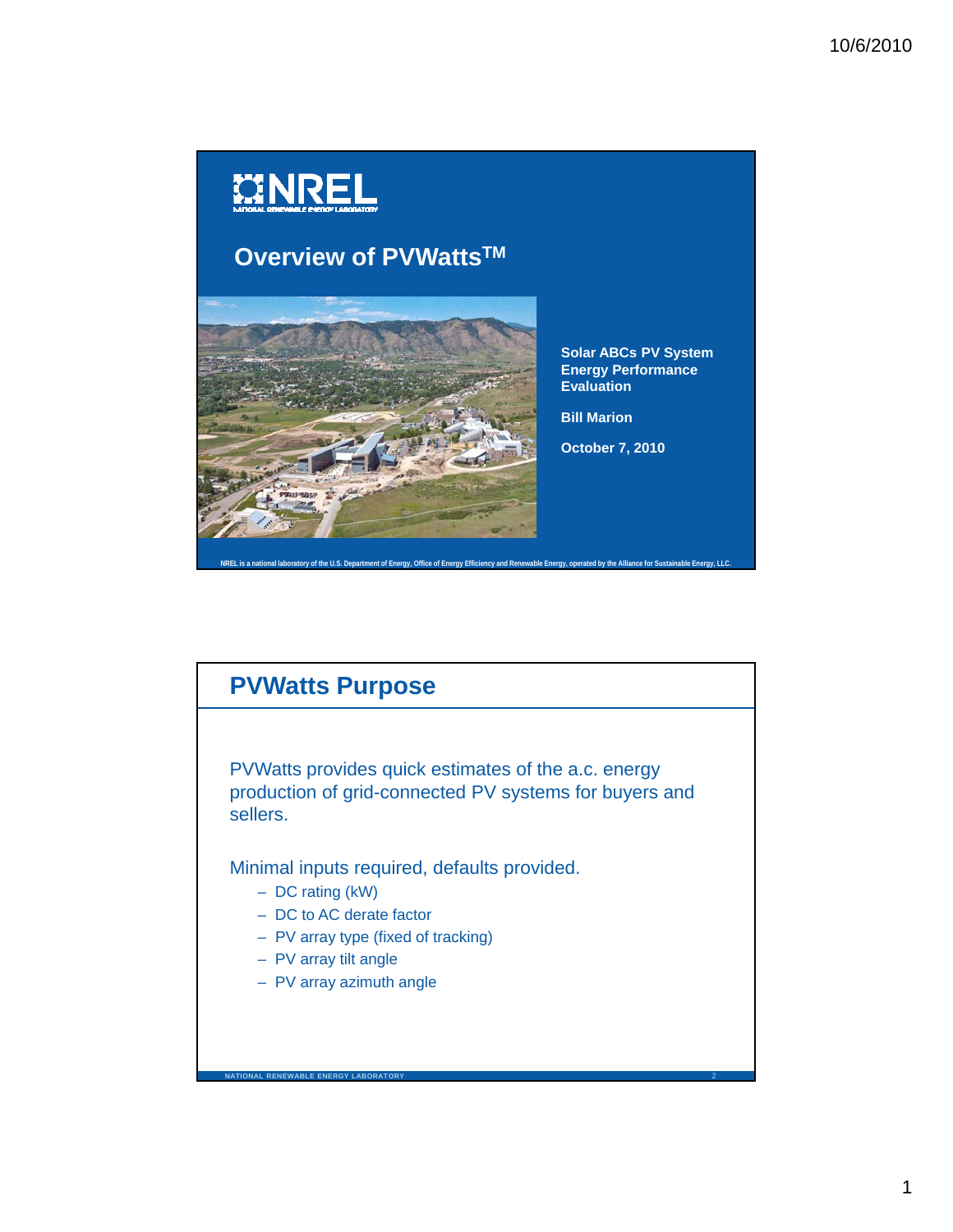## **Technical**

- Model based on Sandia's PVFORM Version 3.3 (1988)
- Uses TMY2 meteorological data for user-selected location.
- Hour-by-hour calculations for:
	- Plane-of-array irradiance
	- PV cell temperature
	- DC power
	- AC power

**NATIONAL RENEWABLE ENERGY LABORATORY** 3

### **Versions**

### Version 1

- Original version, released in 1999.
- 25,000 visits/month

### Version 2

– Released in 2001

**AL RENEWABLE ENERGY LABORATOR** 

- Uses 40 km solar radiation data grid to interpolate performance between TMY2 stations
- Uses a map server interface which is less user friendly than the Version 1 interface

4